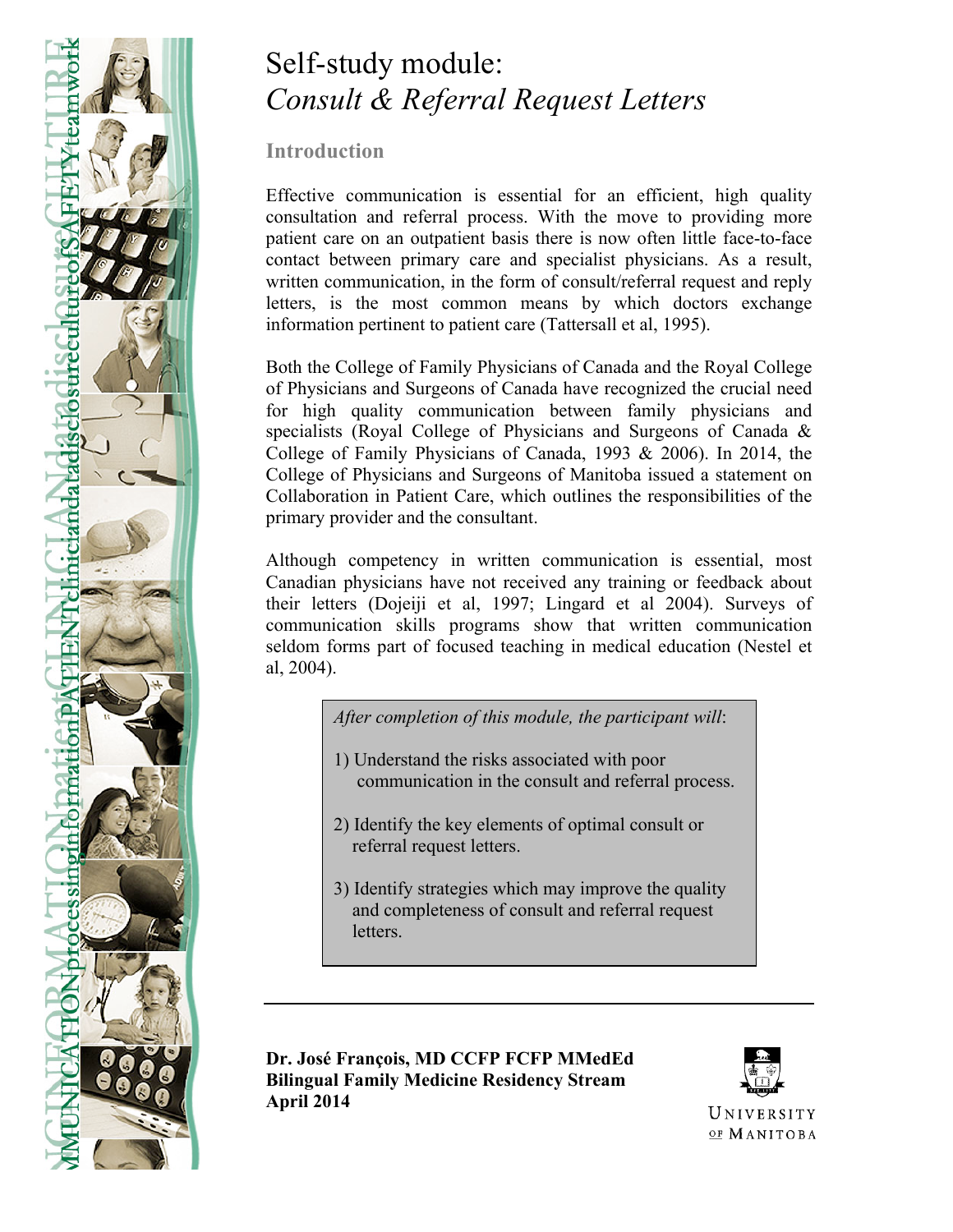**The Consultation and Referral Process**

A *consultation* involves another health professional (most often a specialist physician) performing a specific diagnostic or therapeutic task without transfer of responsibility for the patient's care or ongoing management of a specific problem. A *referral* involves sending a patient for the ongoing management of a specific problem with the expectation that the patient will continue to see the original physician for the overall coordination of care (Nutting et al, 1992).

The components of the consultation or referral can be summarized as follows:

(1) *the family physician and the patient recognize the need for consultation and referral;*

(2) *the family physician communicates the reason for the consultation and referral along with relevant clinical information to the specialist;*

(3) *the specialist evaluates the patient's condition;*

(4) *the specialist communicates the findings and recommendations to the family physician, and;*

(5) *the patient, the family physician and the specialist understand their responsibilities for continuing care.*



Problems in the process can occur at any step and most are attributable to failures in communication and discordant expectations.

## *Think* **What kinds of problems can occur due to poor communication?**

*Poor communication can result in…*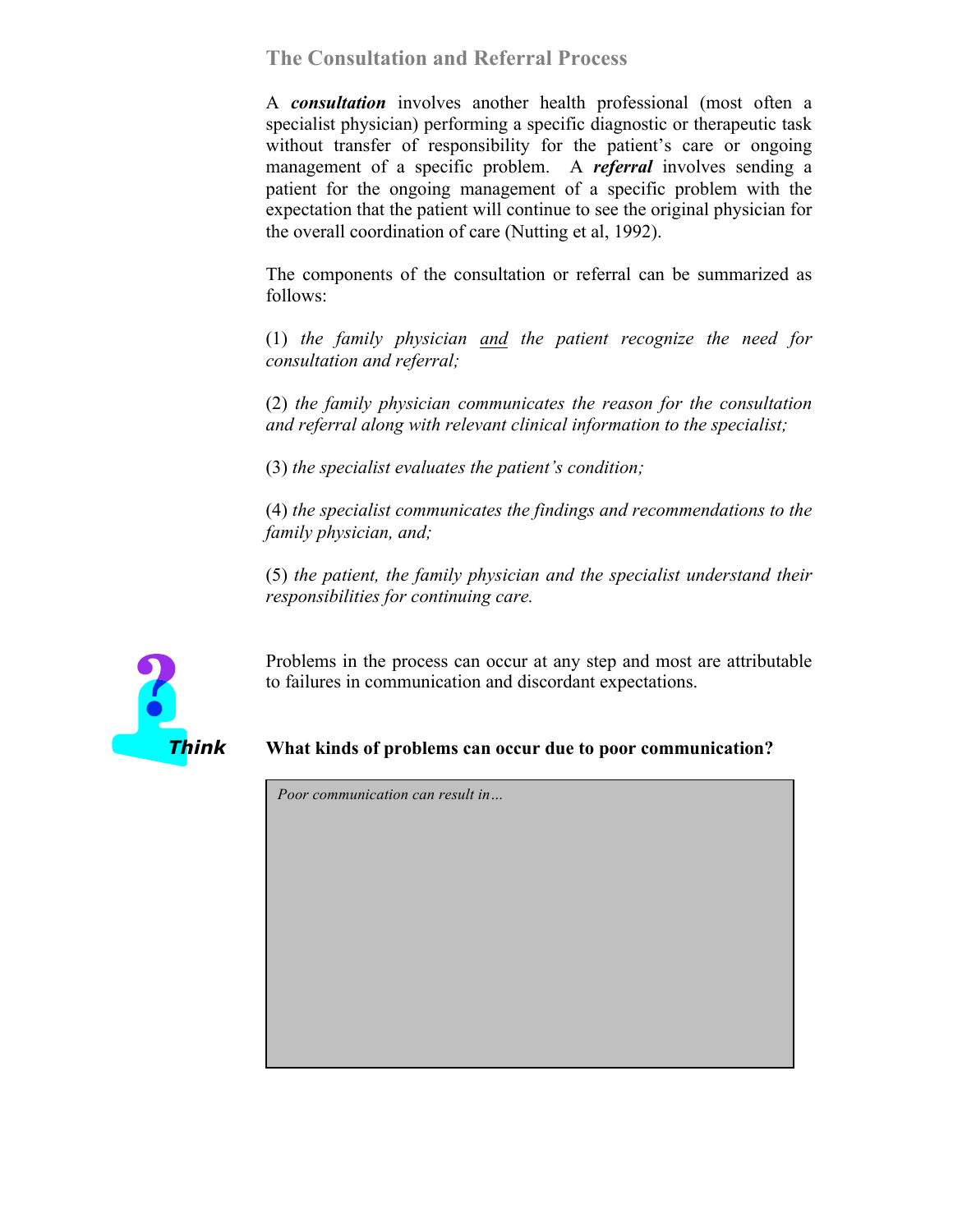Poor communication in the consultation and referral process can lead to: 1) poor continuity of care, 2) delayed diagnoses, 3) polypharmacy, 4) unnecessary testing and 5) repetition of investigations. All of these can reduce quality of care while increasing health care costs and litigation risk. (Epstein, 1995; Gandhi and al, 2000)

Studies have shown that both primary care physicians and specialists are often dissatisfied with the quality and content of written communication. Specialists have most often expressed concerns regarding the frequent absence of an explanation for the referral, as well as lack of clinical findings, test results and details of previous treatments (Newton et al, 1992; Newton et al, 1994; Tattersall et al, 2002). On the other end, referring physicians report receiving feedback from consultants in only 55% of cases (Bourget et al, 1980). When they do receive feedback, it may lack essential information needed for the patient's ongoing management (Dojeiji et al, 1997; Scott et al, 2004).



#### **What makes a good letter?**

#### *Activity* **Imagine for a moment that you are a consultant gastroenterologist and you receive the following consultation request letter:**

Dr. A. Smith River City Medical Centre 222 River Road, River City Dear Doctor, Re: Williams, Pat DOB: 19 June 1956 123 5th Avenue, Springfield Tel: 204-222-0002 *Please see Pat for assessment. Pat is a pleasant 51 year-old with a family history of colon cancer and has recently had an episode of rectal bleeding. A. Smith*

**How would you feel after reading this letter? What would be your impression of the referring physician? What information would you like to have seen included in the letter? How should the information be presented?**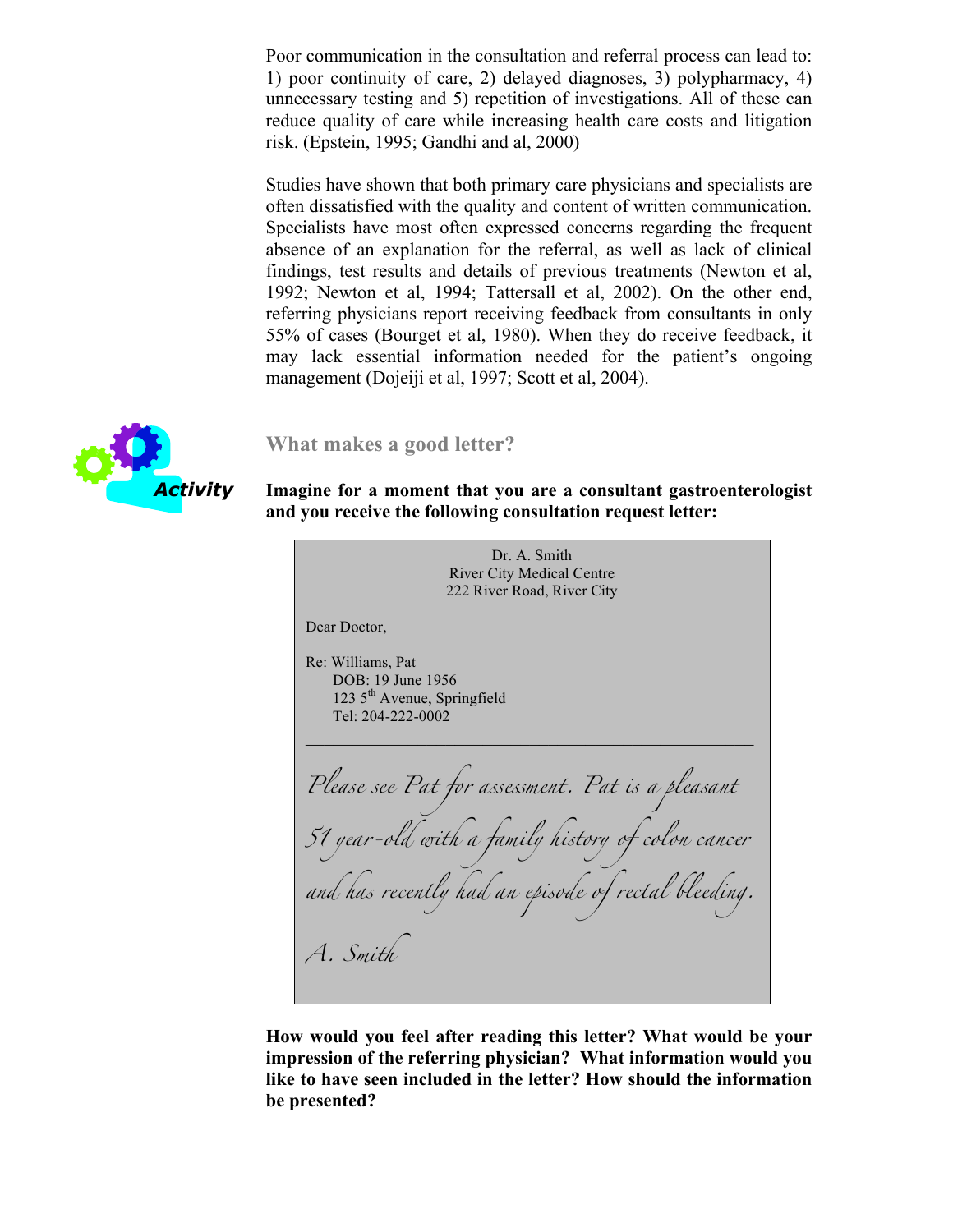Factors that affect the overall quality of letters can be divided into 2 broad categories: content and style.

#### *Content*

It is important to recognize that the content of letters needs to meet the needs of the target audience – the specialist, in this case. Different specialities and different patient problems will require the supply of differing amounts and types of information. Audits of consultation/referral request letters and surveys of recipient specialists highlight the necessary or 'core' content of letters (Gandhi et al 2000; Hansen et al 1982; Newton et al 1992; Jenkins RM 1993):

1) **Demographic data**: All letters should include relevant patient demographics: patient's name, sex, date of birth, full address, telephone number and health number.

2) **Initial statement outlining reason for referral**: A single sentence introduction including gender, age, and problem/reason for consultation helps the reader in more efficiently processing subsequent information. If the letter is to request a second opinion, or for the purpose of providing information to a third party (for example an insurance company), this should also be disclosed.

3) **History of the presenting problem**: This should include a description of the chief complaint, associated symptoms and relevant collateral history.

4) **Past history**: Audits of consultation/referral request letters show that past history is outlined only 30-60% of the time. Letters should include summaries of medical, surgical, and, if relevant, of obstetrical histories.

5) **Psychosocial history**: Letters should include relevant family, work and travel histories as well as habits depending on the presenting problem.

6) **Medications**: Although 92% of consultants surveyed expect letters to include a list of current medications, it is often absent (44% of the time) or incomplete (over 30% of the time). All letters should include an upto-date medication list which includes over-the-counter and herbal products.

7) **Allergies**: All letters should list the presence (or absence) of allergies and intolerances.

8) **Physical findings**: A description of relevant clinical findings should be included in letters.

9) **Investigations**: Family physicians include test results less than half of the time (45%), leading to unnecessary repetition of tests by the consultant. List all laboratory/imaging investigations done and indicate if any others have been initiated even though results are not yet available. Copies of original reports should be attached.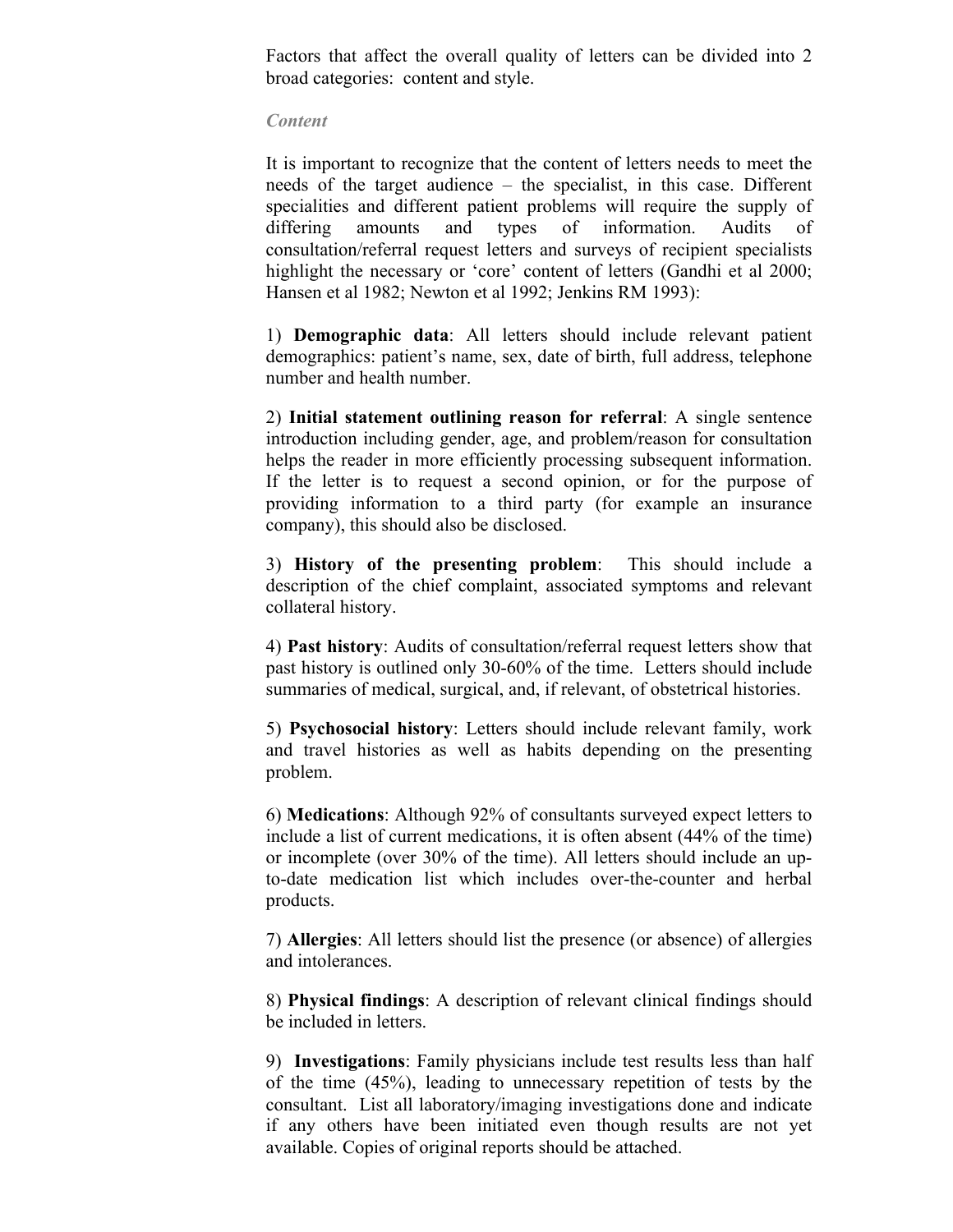10) **Outline management to date**: Previous treatment or therapeutic interventions are indicated in only half of all letters. Outlining management that has occurred to date and the response to therapy may assist the consultant in selecting more effective treatment options.

11) **Clinical impression**: Family physicians often hesitate to provide provisional diagnoses (provided in only 66% of letters). The development of a clinical impression provides the rationale for your clinical request.

12) **Outline expectation(s)**: The reason for the consultation and the referring physician's expectation(s) should be clearly stated in the letter. One study at large teaching hospital found that the referring physician and the consultant completely disagreed on both the reason for the consultation and the principle issue in 14% of consultations (Lee et al 1983). Specific expectations regarding return of the patient (opinion only or transfer) and the urgency of the consultation should also be clearly stated.

*Style*

Although it has been shown that the quality of consultants' reports increases directly with the amount of referral information originally received, one must not overlook the impact of style on the overall usability of a letter (Hansen J et al, 1982).

Planning the letter before dictating will result in it being more succinct and organized. Too often the letter provides excessive information, the tone is too conversational, it lacks structure and is too verbose (Manning, 1989).

Writing experts recommend that authors limit the length of paragraphs to fewer than 5 sentences and limit the number of words that have more than 3 syllables. Limiting one idea per sentence and one topic per paragraph will also make letters easier and faster to read. Structuring letters with the use of headings and lists can also make information easier to retrieve.

It should be noted that use of electronic medical records can facilitate the formulation of consultation/referral request letters by automatically extracting relevant data from the chart.

If the author of the letter presented in the previous activity had redrafted his or her letter using the suggested content and style elements (see next page), it would have been significantly more useful to the recipient consultant.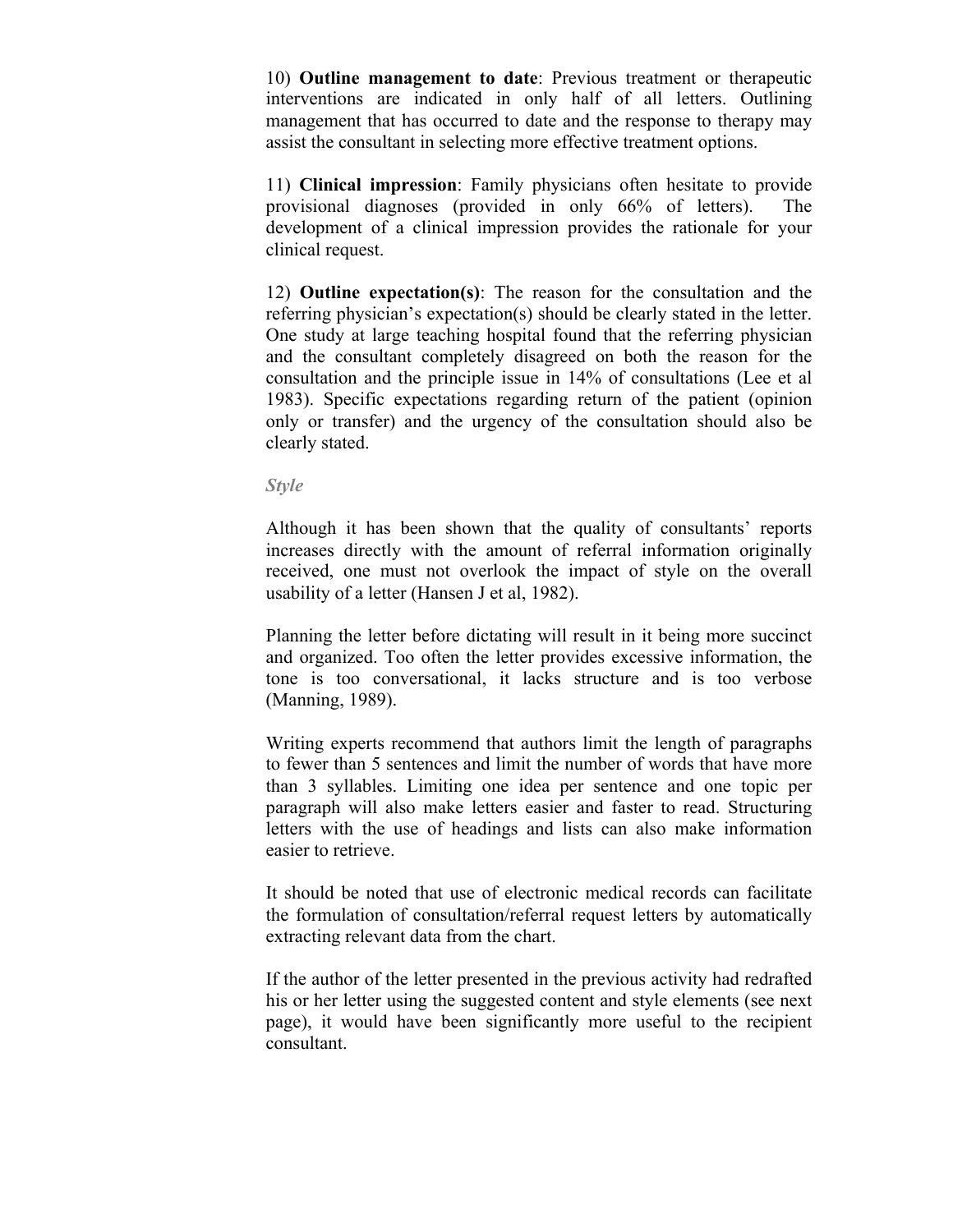#### **Dr. A. Smith River City Medical Centre 222 River Road, River City**

April 10,2014

Dear Doctor,

RE: Williams, Pat DOB: 19-JUN-1956 123 5th Avenue, Springfield Tel: 204-222-0002 (home)

I'd appreciate your assessment with view of colonoscopy for this 51 year-old gentleman who is at increased risk of colon cancer.

One month ago, he reported having had a single episode of rectal bleeding consisting of a small amount of bright red blood after having passed stool. He reported having some rectal pain associated with the episode. He has not had any further recurrence of rectal bleeding and at present has no other gastrointestinal symptoms – specifically he reports no alterations in bowel movements, no dyspepsia nor any weight loss.

On review of his family history he reports that both his father and a paternal uncle have had colon cancer.

| Past Medical History:  | Nil                                                                                                                                                                                                             |
|------------------------|-----------------------------------------------------------------------------------------------------------------------------------------------------------------------------------------------------------------|
| Past Surgical History: | Tonsillectomy 1965<br>Appendectomy 1976                                                                                                                                                                         |
| Allergies:             | Nil.                                                                                                                                                                                                            |
| Medications:           | Select multivitamin 1 tab PO once daily                                                                                                                                                                         |
| <b>Family History:</b> | Father died of metastatic colon cancer at age 64<br>Mother alive and well, age 76<br>2 Brothers alive and well, ages 45 and 48<br>Paternal uncle with colon cancer at age 62, treated with<br>Partial colectomy |
| Psychosocial:          | Non-smoker.                                                                                                                                                                                                     |

Mr. William's physical exam is unremarkable. His height is 1.76 m and his weight is 76.7 kg. On abdominal exam there are no palpable masses and there is no organomegaly. Rectal exam is normal.

I think Mr. William's single episode of rectal bleeding was likely the result of an anal fissure which has now healed but in light of his family history of colon cancer, I'd appreciate your assessment with view of performing a screening colonoscopy.

Kindest regards,

Dr. A. Smith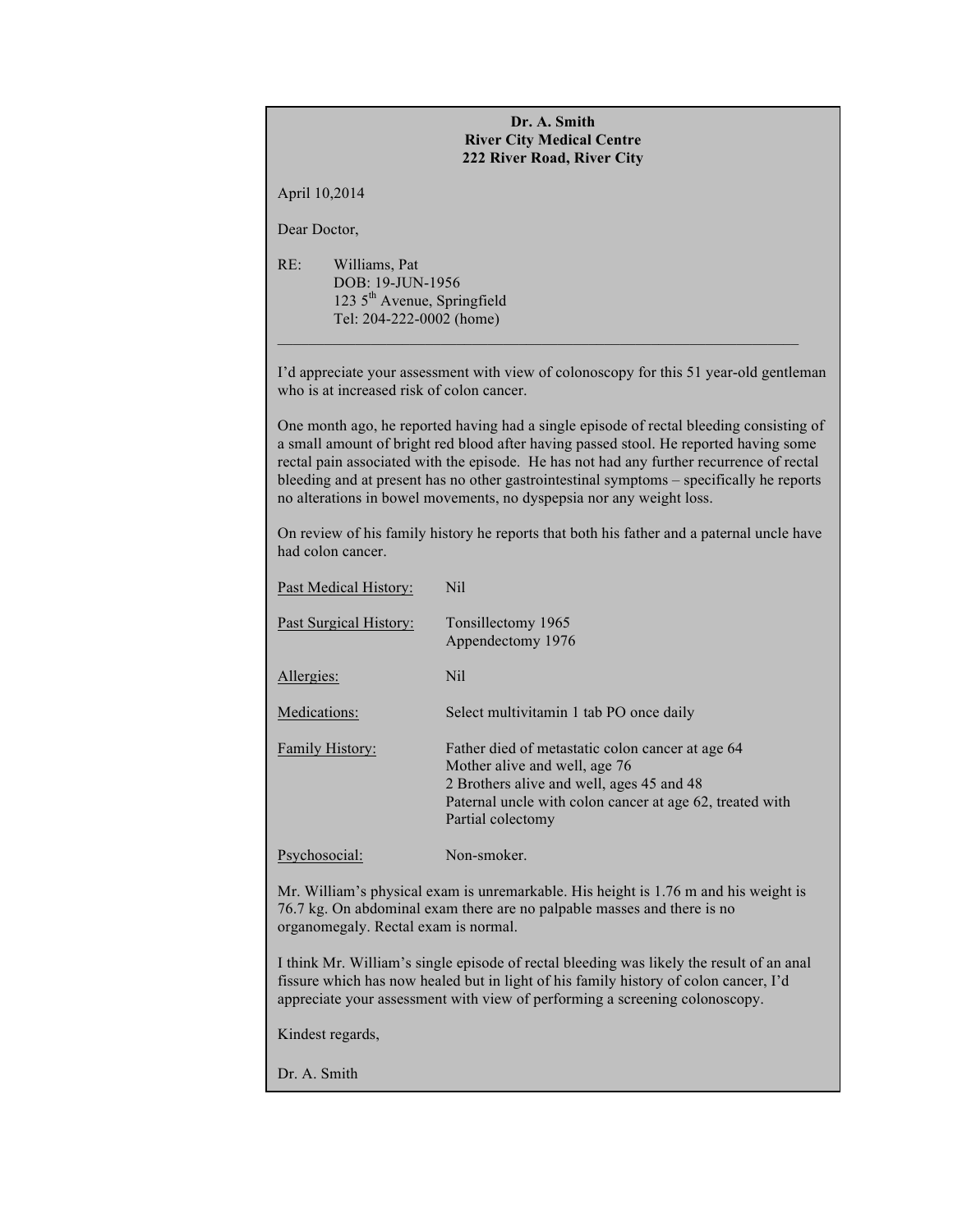## **EMRs and letters**

Using templates or macro functionalities within an EMR can ease the work of letter writing by automatically pulling in data from various fields in the electronic record. Below is a sample consult/referral letter using a macro in the Accuro**©** EMR:

I would appreciate your assessment of <PATFIRSTNAME>, a <PATAGE> <PATSEXE> who presents with **….. add your own text…..**

<MHXPROBLEM> <MHXSURGICAL> <MHXALLERGIES> <MHXLIFESTYLE> <MHXMEDICATIONS>

On exam, **….add your own text…..**

Investigations completed to date include, **….add your own text…..**

Thank you for seeing <PATFIRSTNAME> with view of **….add your own text…..**

Remember that data is only as good as person who is maintaining the information. In particular, ensure that problem lists, past history, medication and allergy lists have correct, updated information.

## **After letter has been sent**

Family physicians must document when a letter has been sent to consultant. Ideally, request letters should be sent out within 24 hours of seeing the patient. For urgent or emergent patient needs, family physicians should contact consultants directly by phone to discuss cases and follow-up communication with written communication.

The College of Physicians and Surgeons of Manitoba directs that a consultant or his/her service must respond to the patient and referring physician verbally or in writing to a request for a non-urgent consultation within 30 days of receipt of the request, and must notify the patient and the referring physician of the anticipated appointment date (CPSM Statement No.178 Collaboration in Patient Care, 2014).

While waiting for the appointment, the referring physician continues to be responsible for monitoring a patient's condition and providing care. During the interval, changes in a patient's condition, in the treatment or investigation plan should be communicated to the consultant.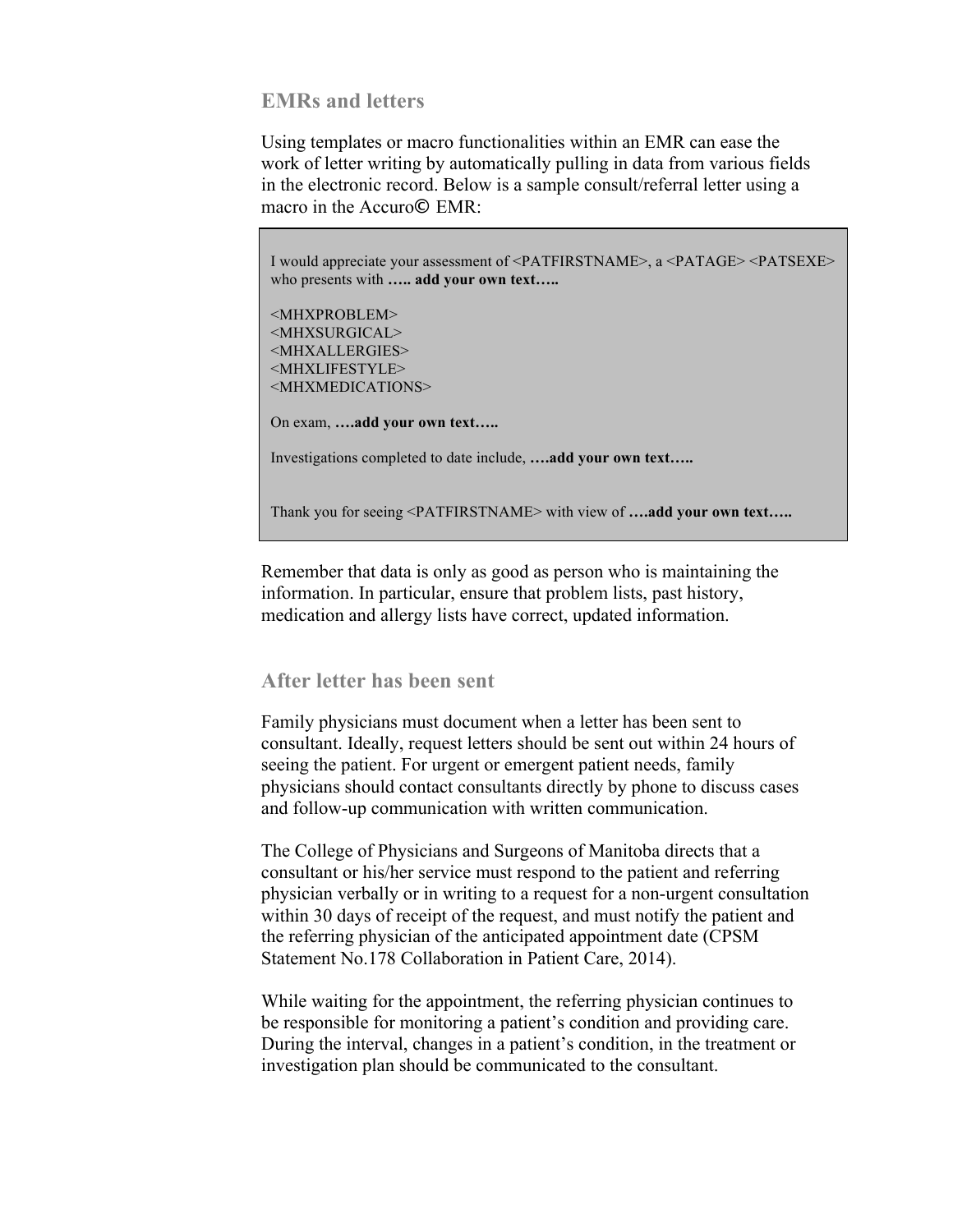

*Activity* **Use the following letter assessment tool following your next consultation or referral request letter. Once the assessment is complete, redraft the letter to improve its quality and completeness.**

# **Consult and Referral Request Letter Assessment Tool**

| Date of letter: |  |
|-----------------|--|
|-----------------|--|

Discipline letter directed to: \_\_\_\_\_\_\_\_\_\_\_\_\_\_\_

#### **A. Content**

| 1) Patient demographics:                                      |            | NO             |  |
|---------------------------------------------------------------|------------|----------------|--|
| 2) Initial statement identifying the reason for the referral: |            | N <sub>O</sub> |  |
| 3) Description of chief complaint:                            |            | NO             |  |
| 4) Description of associated symptoms:                        |            | NO             |  |
| 5) Description of relevant collateral history:                |            | N <sub>O</sub> |  |
| 6) Past medical history:                                      |            | N <sub>O</sub> |  |
| 7) Past surgical history:                                     | <b>YES</b> | NO             |  |
| 8) Relevant psycho-social history:                            |            | NO             |  |
| 9) Current medication list:                                   | <b>YES</b> | NO             |  |
| 10) Allergies:                                                |            | NO             |  |
| 11) Relevant clinical findings:                               |            | N <sub>O</sub> |  |
| 12) Results of investigations to date:                        |            | N <sub>O</sub> |  |
| 13) Outline of management to date:                            |            | NO             |  |
| 14) Provisional diagnosis/clinical impression:                |            | NO             |  |
| 15) Statement of what is expected from the referral:          |            | N <sub>O</sub> |  |
|                                                               |            |                |  |
| <b>B.</b> Style                                               |            |                |  |
| 16) One topic per paragraph:                                  | <b>YES</b> | N <sub>O</sub> |  |
| 17) Paragraphs with fewer than 5 sentences:                   |            | NO             |  |
| 18) One idea per sentence:                                    |            | N <sub>O</sub> |  |
|                                                               |            |                |  |